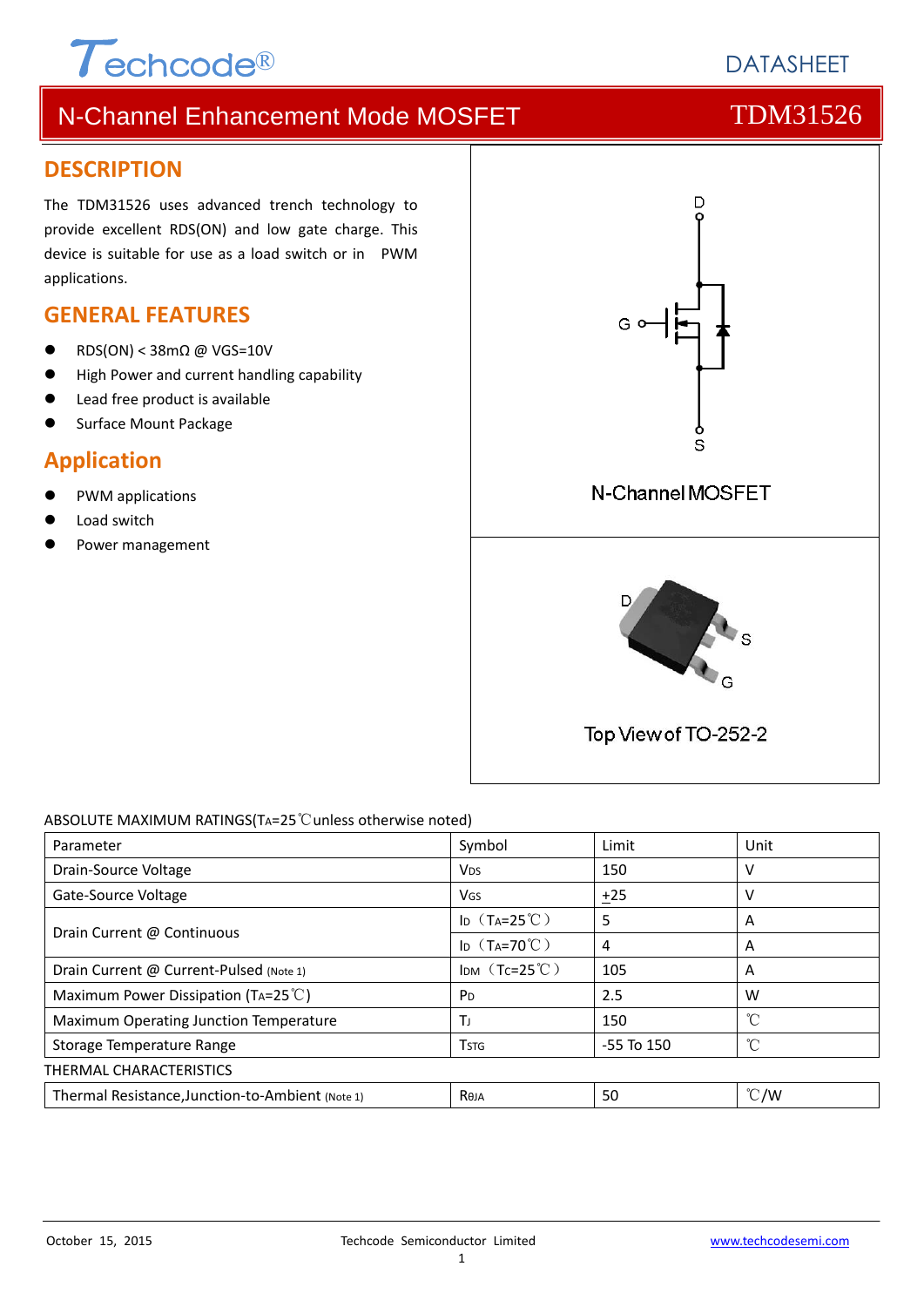

### **ELECTRICAL CHARACTERISTICS (TA=25**℃**unless otherwise noted)**

| Parameter                                 | Symbol                   | Condition                                                     | <b>Min</b>     | Typ            | Max            | Unit      |  |  |  |
|-------------------------------------------|--------------------------|---------------------------------------------------------------|----------------|----------------|----------------|-----------|--|--|--|
| OFF CHARACTERISTICS                       |                          |                                                               |                |                |                |           |  |  |  |
| Drain-Source Breakdown Voltage            | <b>BV</b> <sub>DSS</sub> | VGS=0V ID=250µA                                               | 150            |                |                | $\vee$    |  |  |  |
| Zero Gate Voltage Drain Current           | <b>l</b> <sub>pss</sub>  | V <sub>DS</sub> =120V,V <sub>GS</sub> =0V                     |                |                | $\mathbf{1}$   | $\mu$ A   |  |  |  |
| Gate-Body Leakage Current                 | lgss                     | VGS=±25V,VDS=0V                                               |                |                | $+100$         | nA        |  |  |  |
| <b>ON CHARACTERISTICS (Note 2)</b>        |                          |                                                               |                |                |                |           |  |  |  |
| <b>Gate Threshold Voltage</b>             | VGS(th)                  | V <sub>DS</sub> =VGS, I <sub>D</sub> =250µA                   | $\overline{2}$ | $\overline{3}$ | $\overline{4}$ | $\vee$    |  |  |  |
| Drain-Source On-State Resistance          | R <sub>DS</sub> (ON)     | VGS=10V, ID=20A                                               |                | 32             | 38             | $m\Omega$ |  |  |  |
| <b>DYNAMIC CHARACTERISTICS (Note4)</b>    |                          |                                                               |                |                |                |           |  |  |  |
| Input Capacitance                         | Ciss                     | VDS=30V, VGS=0V, F=1.0MHz                                     |                | 2300           | 2990           | PF        |  |  |  |
| <b>Output Capacitance</b>                 | Coss                     |                                                               |                | 190            |                | PF        |  |  |  |
| Reverse Transfer Capacitance              | Crss                     |                                                               |                | 40             |                | PF        |  |  |  |
| <b>SWITCHING CHARACTERISTICS (Note 3)</b> |                          |                                                               |                |                |                |           |  |  |  |
| Turn-on Delay Time                        | $td($ on $)$             | VDS=30V, RL=30 $\Omega$ , VGEN=10V, RG=1 $\Omega$             |                | 21             | 28             | nS        |  |  |  |
| Turn-on Rise Time                         | tr                       | $In=1A$                                                       |                | $\overline{7}$ | 13             | nS        |  |  |  |
| Turn-Off Delay Time                       | td(off)                  |                                                               |                | 40             | 72             | nS        |  |  |  |
| <b>Turn-Off Fall Time</b>                 | tf                       |                                                               |                | 16             | 29             | nS        |  |  |  |
| <b>Total Gate Charge</b>                  | Q <sub>g</sub>           | V <sub>DS</sub> =75V,I <sub>D</sub> =20A,V <sub>GS</sub> =10V |                | 37             | 52             | nC        |  |  |  |
| Gate-Source Charge                        | Qgs                      |                                                               |                | 12             |                | nC        |  |  |  |
| Gate-Drain Charge                         | Qgd                      |                                                               |                | $\overline{7}$ |                | nC        |  |  |  |
| Body Diode Reverse Recovery Time          | Trr                      | IF=10A, $dl/dt=100A/\mu s$                                    |                | 88             |                | nS        |  |  |  |
| Body Diode Reverse Recovery Charge        | Qrr                      |                                                               |                | 190            |                | nC        |  |  |  |
| DRAIN-SOURCE DIODE CHARACTERISTICS        |                          |                                                               |                |                |                |           |  |  |  |
| Diode Forward Voltage (Note 2)            | <b>V<sub>SD</sub></b>    | VGS=0V,Is=10A                                                 |                | 0.8            | 1.3            | $\vee$    |  |  |  |

NOTES:

1. Pulse width limited by max. junction temperature.

2. Pulse Test: Pulse Width  $\leq 300$ μs, Duty Cycle  $\leq 2\%$ .

3. Guaranteed by design, not subject to production testing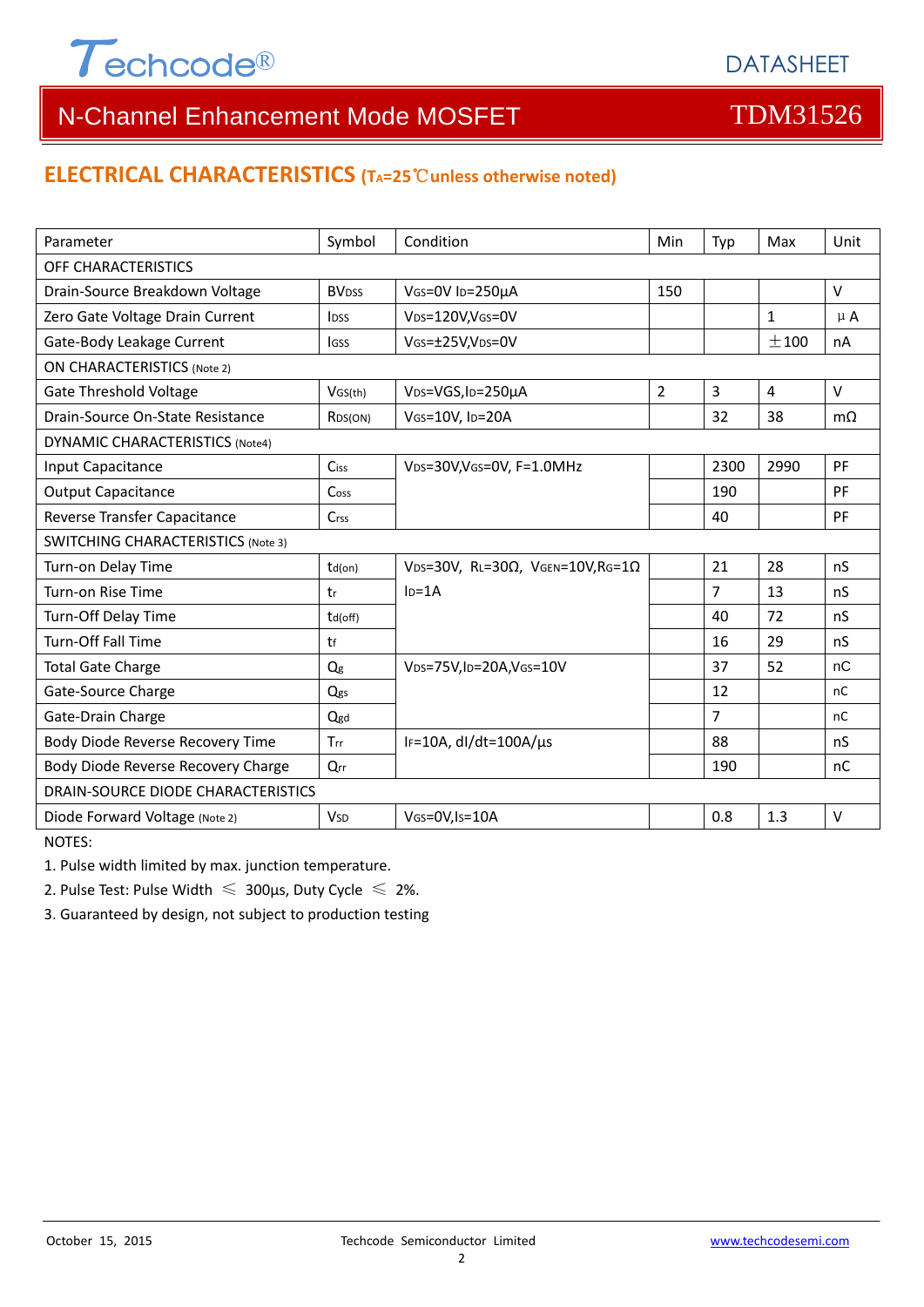

# **Typical Operating Characteristics**



**Power Dissipation** 



### **Thermal Transient Impedance**

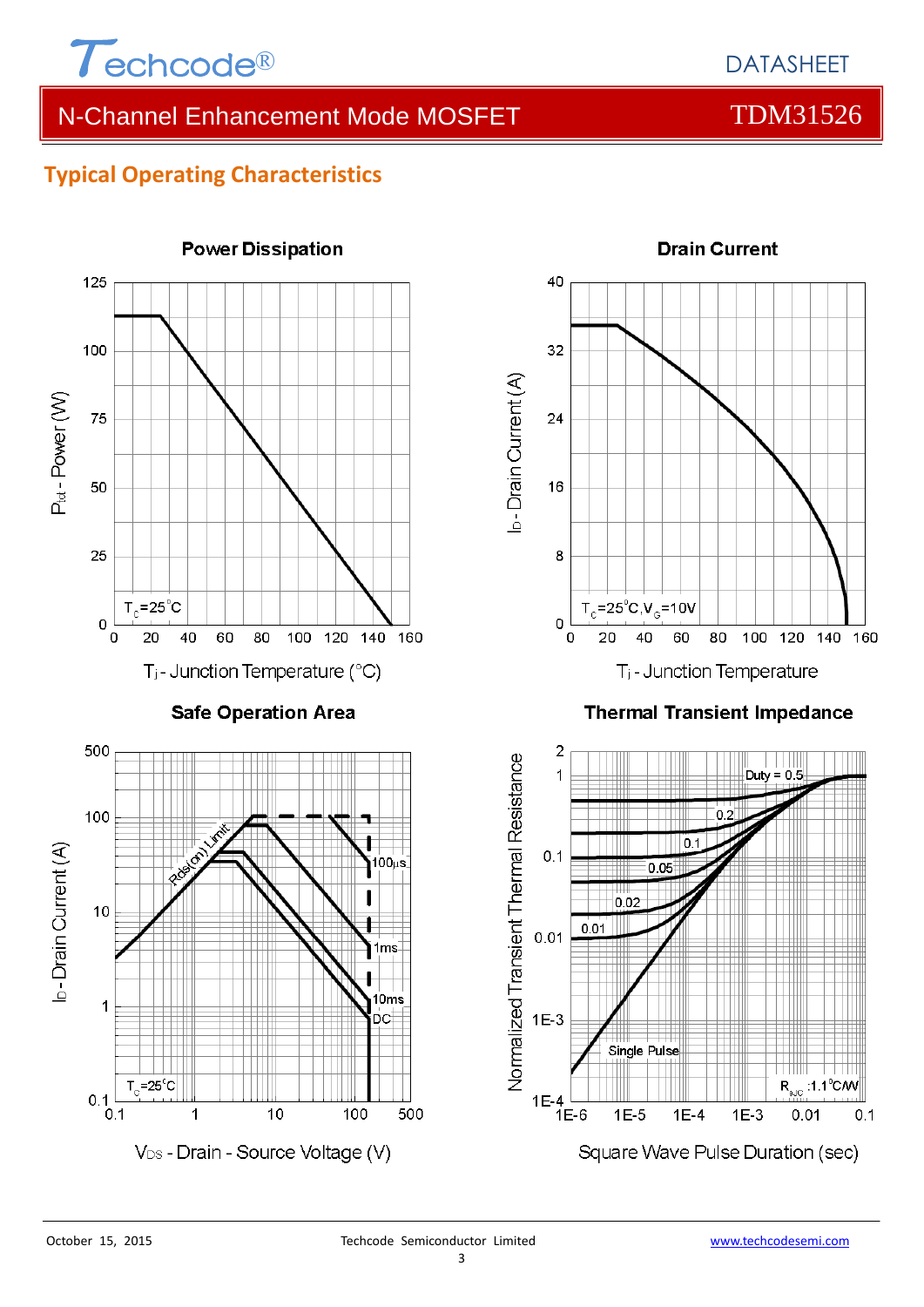

# DATASHEET

# N-Channel Enhancement Mode MOSFET TOM31526

# **Typical Operating Characteristics(Cont.)**





### **Drain-Source On Resistance**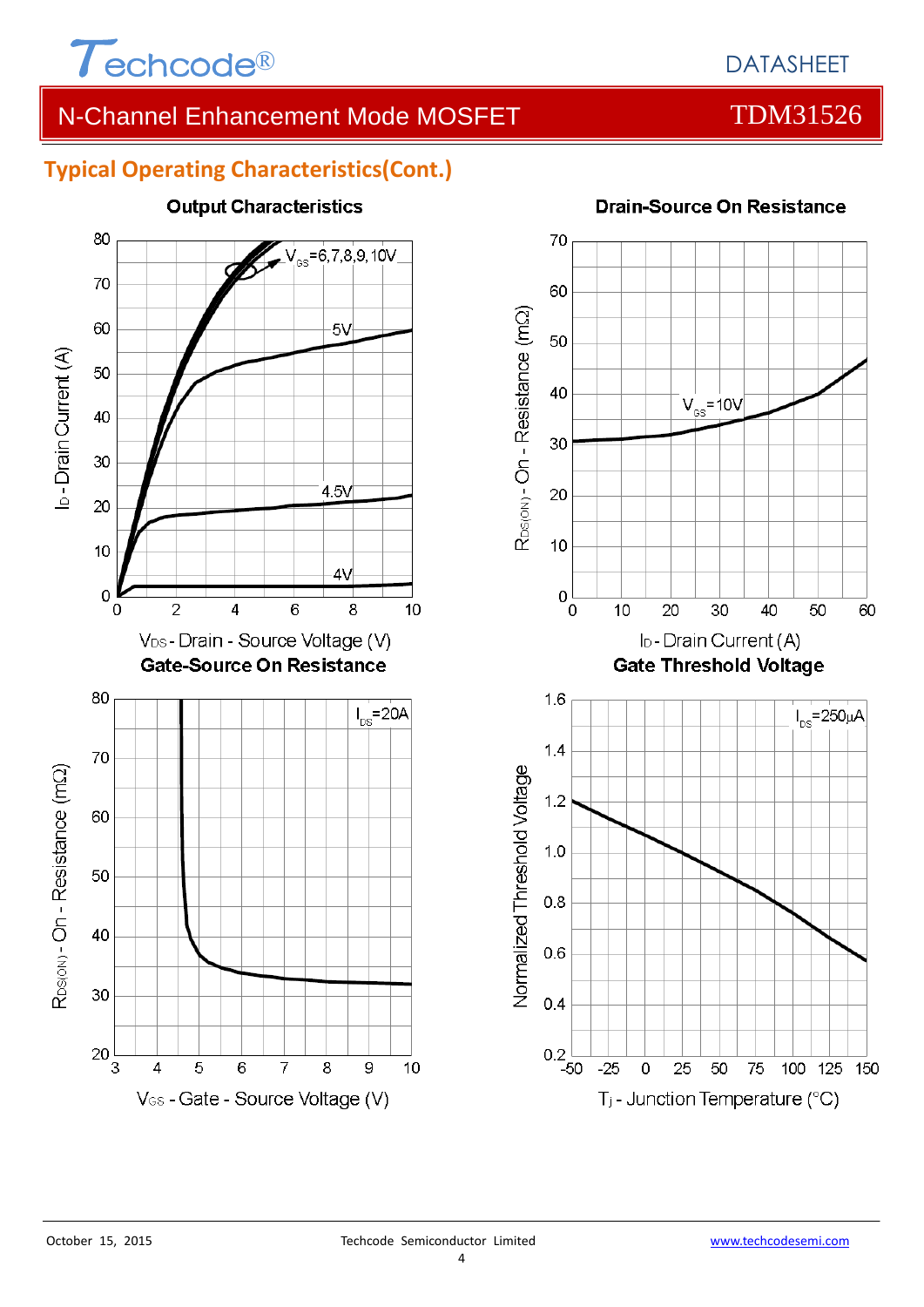

### **Typical Operating Characteristics (Cont.)**



### **Drain-Source On Resistance**



Coss

16



100

### **Source-Drain Diode Forward**





3000

2500

C-Capacitance (pF)<br>C-Capacitance 1500

500

 $\circ$ 

0

Drss

8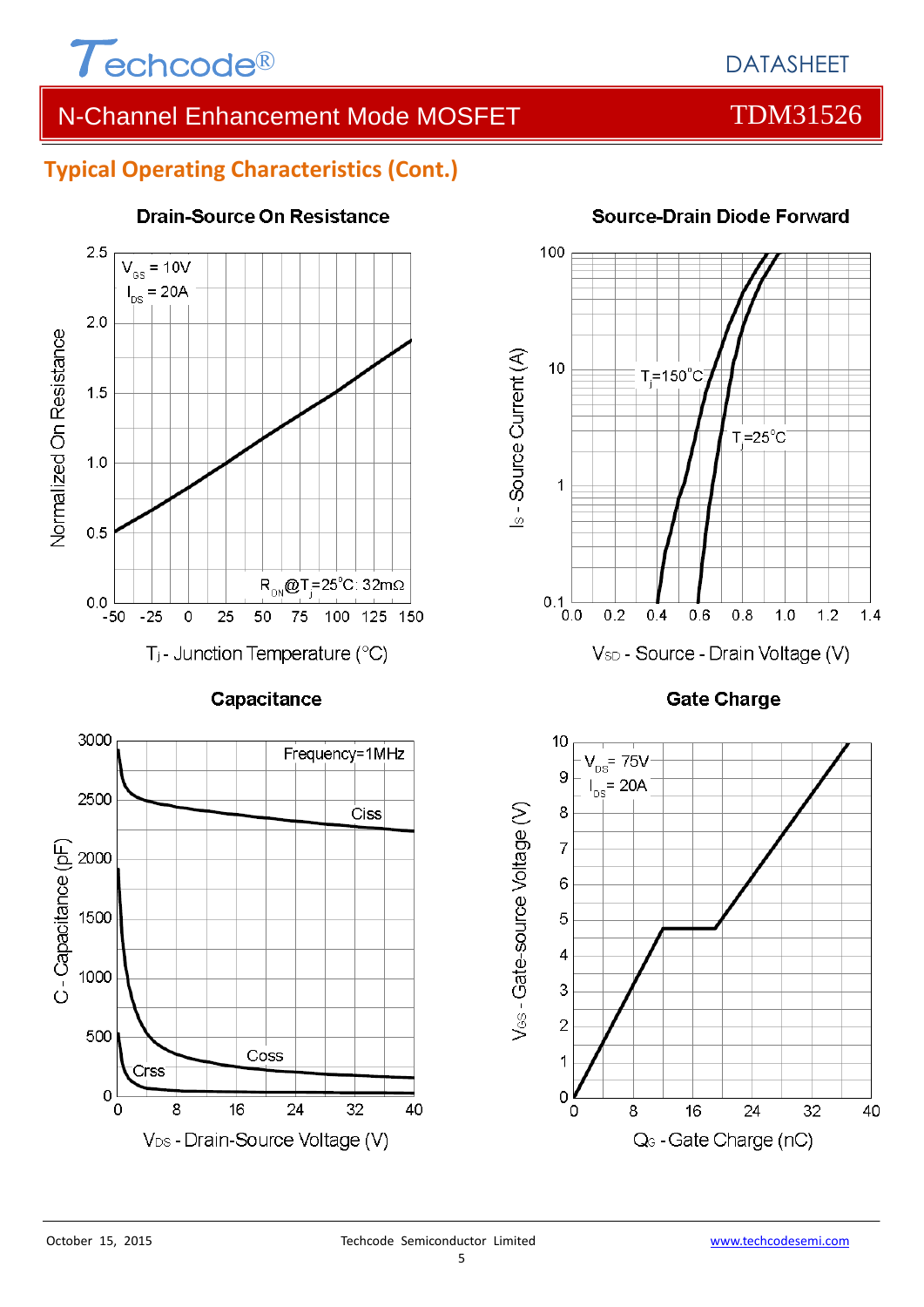

**DATASHEFT** 

## **Package Information**

### TO252-2 Package



### TO-252-2 ాయణా⊰ం **MILLIMETERS INCHES** MIN. MAX. MIN. MAX.  $2.39$  $\overline{A}$  $2.18$ 0.086 0.094  $\overline{\phantom{a}}$  $0.005$  $\mathbb{Z}$  $0.13$  $A<sub>1</sub>$  $0.50$  $0.020$ 0.035  $\mathbf b$ 0.89  $0.195$  $0.215$ 4.95 5.46  $b3$  $0.018$  $0.024$  $0.46$  $0.61$ c  $0.018$ 0.035  $c2$ 0.46 0.89  $0.210$  $0.245$ D 5.33 6.22 4.57 D<sub>1</sub>  $0.180$ 6.00 0.236  $0.250$ 6.35  $E$ 6.73 0.265  $E<sub>1</sub>$  $3.81$ 6.00  $0.150$ 0.236 e 2.29 BSC 0.090 BSC 9.40 10.41 0.370  $0.410$  $H$  $\overline{L}$  $0.90$  $1.78$  $0.035$  $0.070$ 2.03  $0.035$  $0.080$ L<sub>3</sub> 0.89  $0.040$  $L<sub>4</sub>$  $\overline{a}$ 1.02  $\overline{a}$  $8^{\circ}$  $\boldsymbol{\theta}$  $\mathbf{O}^{\circ}$  $\mathbf{0}^\circ$  $8^\circ$